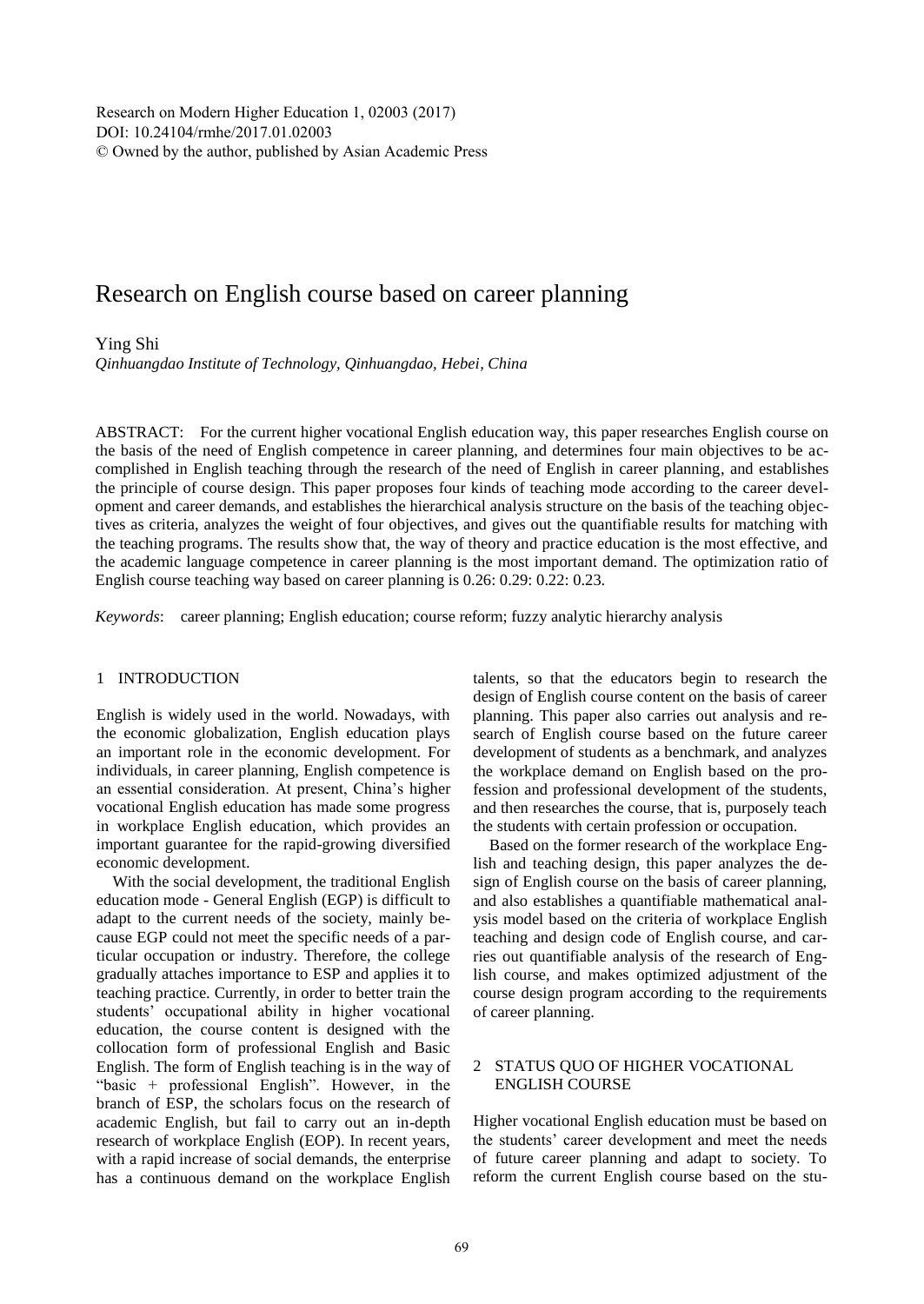dents' career planning objectives can make the students possess the workplace English competence towards industry. Currently, there are some problems in the implementation of English course.

## 2.1 *Vague teaching objective, without embodying the industry of workplace English*

English course based on career planning should be able to make students master professional English competence and actually apply in social work or career through English learning. However, English education has always been carried out with the model of undergraduate education, and its goal is to cope with various Basic English exams in the school and country, rather than workplace applications. English competence of the occupation or a certain industry is not assessed, but the majority of professional English course exists in the elective form. Similarly, the course content, course program matching, teaching mode and workplace English education teachers and other education links in the higher vocational education are free of substantive workplace English education form. Therefore, the cultivated talents could not meet the social requirements of the industry, and actual English competence does not match with the occupation.

# 2.2 *Paying attention to Basic English, but ignoring the needs of career planning on English*

The purpose of higher vocational English education is to serve for the career development of students engaged in this profession, and meet the needs of career. Therefore, only Basic English could not meet the academic English competence, but there is a need to possess more workplace English communication skills. In the higher vocational English education, the professional English becomes a part of Basic English, which is not concerned. In the students' career planning, simple daily English communication could not promote career development, and the industrial English competence and academic English competence corresponding to the career planning are more critical. EOP (workplace English) education upgrades the students' workplace English competence on the basis of the basic listening, speaking, reading and writing ability, rather than simply upgrading the competence of Basic English.

### 2.3 *Single English classroom teaching mode fails to fully realize workplace English education objective*

Workplace English mainly carries out English education based on career planning, which aims at integrating English into workplace and obtaining practical abilities. In response to the social sector requirements on the students' English competence, simple classroom teaching in a large class and grammar imparting is to be improved for the students' reading and writing ability, but it fails to provide a good teaching mode for the social English practical ability in career. English learning mode in classroom is single, resulting that the students develop "exam-oriented English", but the mix and match of multiple teaching modes can improve the shortcomings of a single mode.

## 2.4 *Paying attention to English knowledge teaching, but ignoring cross-language emotion and cultural communication skills of workplace English*

The survey of workplace English teaching finds that, with the benchmark of mastering the professional English vocabulary or knowledge, the content setting of workplace English practical ability is not enough. The survey finds that the higher vocational English mainly imparts the professional knowledge and vocabulary in the professional English education, that is, pay attention to the learning of basic professional knowledge. English teaching mode of the cross-language and cultural communication skills, scenario simulation not involved in the workplace is not enough, resulting in a lower practical ability.

# 3 CAREER PLANNING DEMAND ANALYSIS

The research of English course is based on career development, which aims at improving English practical application of the students in the career development. It first needs to carry out an in-depth analysis of English competence requirements and knowledge structure requirements in career development planning.

Through looking up literatures and visiting enterprises, a comprehensive theory research and social feedback believe that, the teaching objectives based on career planning are: 1) basic language communicative competence; 2) professional knowledge literacy; 3) Academic language communication skills; 4) Crosslanguage and cultural profession practical ability. According to the demand analysis, different course content can be set up, or different teaching modes can be selected to reasonably collocate teaching to reach the pursuit of English objectives in the students' career planning. Mastering English skills and applying in the social practice, are laying a foundation for their career. The learners' learning process of English course based on career planning is shown in Figure 1.

The learners should initially possess the Basic English knowledge and be able to perform simple exchange and communication. After mastering the Basic English skills, the learners learn the professional knowledge in career learning, master the professional knowledge literacy, thereby integrating with the Basic English competence and professional knowledge as the professional academic ability with the carrier of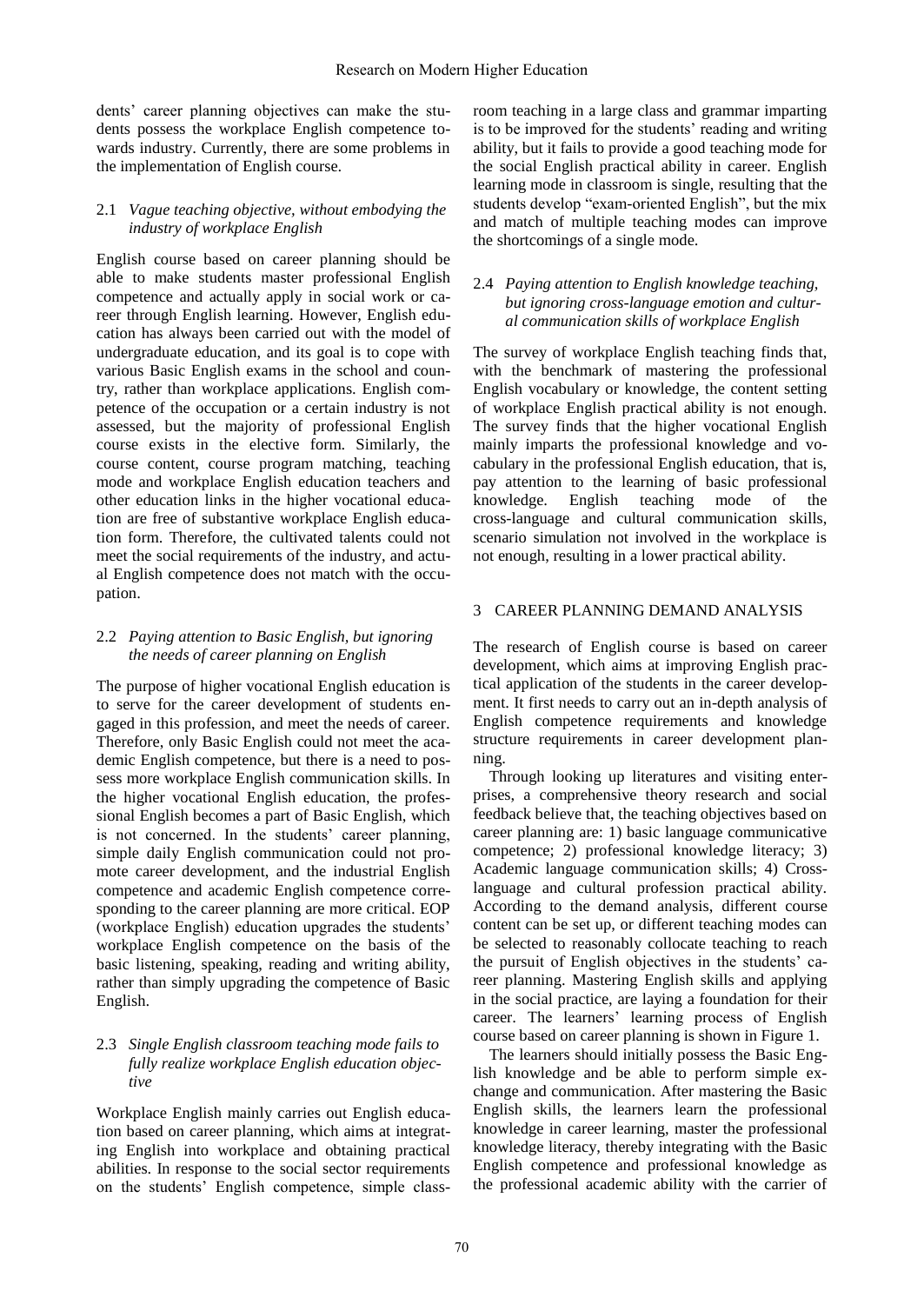English, thus realizing integration with English and professional knowledge and mastering the language logic and cultural connotation of relevant language, and being applied to the practice of social sector.



Figure 1. Learning process of English course based on career planning

### 4 ENGLISH COURSE MODE AND CONTENT REFORM

The following English course mode is proposed based on the current situation of higher vocational English course education and analysis of career planning demands, in order to provide suggestions on English education based on career planning. Figure 2 is a logic diagram of research of English course based on career planning.

# 4.1 *Basic + Professional English*

Basic English learning is mainly to let the students sufficiently master the basic vocabulary and grammar, and develop the basic communication skills. Basic English learning is an important stage to cultivate the students' listening, speaking, reading and writing abilities, and also enables the students to understand the language logic and cultural differences, thus forming cross-language communication skills, and avoiding communication barriers caused by cultural differences.

#### 4.2 *Theory and practice education*

In the process of teaching, the knowledge structure of English teachers pays more attention to English, but less attention to profession, while the knowledge structure of professional teachers pays more attention to profession, but less attention to English, resulting in failure to effectively combine with English competence and professional knowledge in training of students, and non-ideal learning effect. However, the cooperative teaching organically combined English teachers with professional teachers is an effective way to solve this situation. The school should focus on training the teachers engaged in theory and practice education, improve the weakness of knowledge structure of English teachers and teaching group, and effectively build the teaching group as a backbone of English course through school-enterprise cooperation, expert lectures and other forms.

#### 4.3 *Scenario simulation in English classroom*

The scenario classroom is mainly English practice and training classroom. Foreign countries are simulated through a virtual scenario simulation in an English environment, and English knowledge is applied to consolidate English knowledge. Meanwhile, the test and feedback are given to the students' English competence, in order to improve classroom teaching mode. It mainly simulates through simulation of cultural circumstances of English movies, and the students are grouped to complete a scene content, in order to personally experience the application effect of English under English cultural environment, and grasp the language logic and cultural exchange way of English.

#### 4.4 *Simulation of workplace practice classroom*

A series of actual situations that may encounter in the career development plan are mainly envisaged in the design of classroom content, while English learned from classroom is tested by simulation in practice. For example, the profession of tourism can simulate the situational dialogue between foreign tourists and tour guides, and English explanation is simulated in some



Figure 2. Research route of English course based on career planning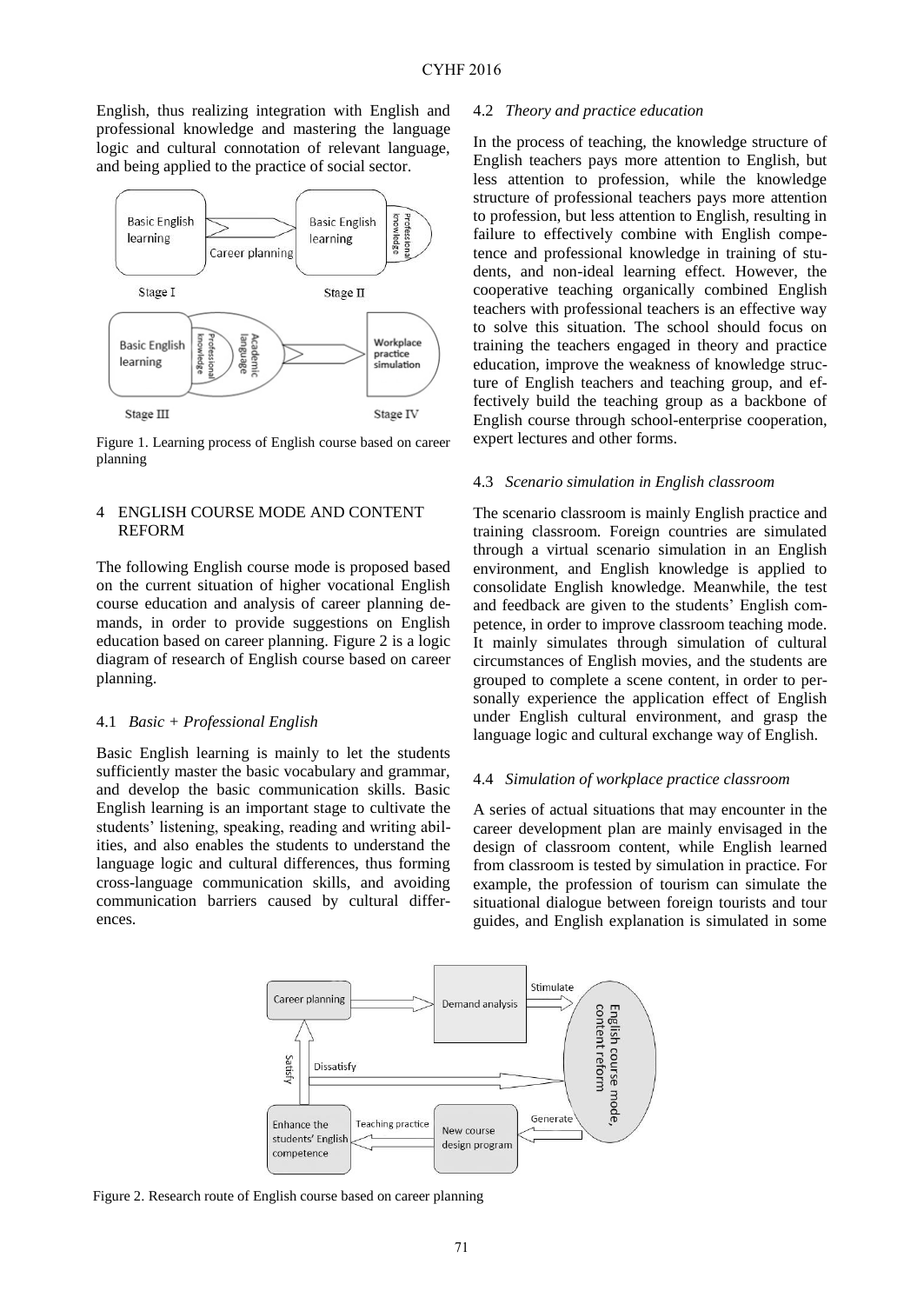products or fair in business. The simulation and application for the learnt English knowledge is carried out in the beginning of the career, so as to lay a foundation for future career development.

## 5 PROPORTION OPTIMIZATION OF TEACHING PROGRAM

#### 5.1 *Research level construction of English course*

The matching English course is researched through the orientation of career planning. The ultimate level target is set as follows: design optimization of English course; criteria of design basis: the demand of career planning on English competence, namely, teaching objectives; the proposal of course program is based on the demand analysis, in order to meet the main rule of career planning for course development and program matching. Hierarchical chart is shown in Figure 3.

#### 5.2 *Weight calculation at criterion layer*

Saaty, a famous American scholar proposed a kind of analytic hierarchy mathematical analysis method combined with quantitative and qualitative, subjective and objective nature in the 1970s, namely, Analytic Hierarchy Process (AHP). The core of algorithm is the weight calculation, and the transformation of the problem into a powerful mathematical method of the quantitative research.

First, it constructs the judgment matrix, and makes pairwise comparison of the four teaching objectives, and expresses the comparison results as figures and reciprocals. For example, the comparative structure of importance of  $C_i$ ,  $C_j$  is expressed as  $a_{ij}$ , and the numerical number represents the degree of importance of the former than the latter. Through the comparative analysis, this paper obtains the judgment matrix:

|  | $A = \begin{pmatrix} 1 & 2 & 1/3 & 5 \\ 1/2 & 1 & 1/4 & 3 \\ 3 & 4 & 1 & 7 \\ 1/5 & 1/3 & 1/7 & 1 \end{pmatrix}$ |  |
|--|------------------------------------------------------------------------------------------------------------------|--|

Weight vector is one of eigenvectors of the matrix, which is determined by the largest feature. For the above judgment matrix  $A = (a_{ij})_{n=n}$ , if the comparison  $\begin{pmatrix} 0.35 & 0.2 \\ 0.12 & 0.1 \end{pmatrix}$ result satisfies with  $a_{ij}a_{jk} = a_{ik}$   $(a_{ij} > 0, a_{ij} = 1/a_{ji})$ ,  $B = \begin{bmatrix} 0.15 & 0.17 & 0.41 & 0.25 \\ 0.30 & 0.08 & 0.31 & 0.31 \end{bmatrix}$ the consistency is good. The possibility of appearing the ideal consistency matrix in the configuration is very small, so the consistency can calculate the weight vector as long as it does not produce a significant impact on the structure. The consistency judgment of the matrix is represented by *CI* value, and the calculation process of the consistency ratio *CR* in the consistency test of four-dimensional judgment matrix:

$$
CI = \frac{\lambda_{\text{max}} - 4}{3}
$$

$$
CR = \frac{CI}{0.9}
$$

If *CR*<0.1, the judgment matrix is free of major logical error. The calculation result shows that the weight vector is representative. After calculation, the result:  $CR = 0.025 < 0.1$ , maximum eigenvalue  $\lambda_{\text{max}} = 4.07$ , four-dimensional weight vector:

$$
W = (0.25, 0.14, 0.45, 0.16)
$$

The result believes that, in the research of English course oriented by career planning, the most important weight of "academic language communication skills" is 0.45, and the weight of "basic language communicative competence", "professional knowledge literacy" and "cross-cultural occupational communication skills" is respectively: 0.25, 0.14 and 0.16.

#### 5.3 *Evaluation of program effect*

The statistical survey is used to research English teaching mode. The research proposes the impact of English teaching mode on the teaching objectives, and the statistical result is expressed by a percentage, and the influence is gradually calculated for the proposed English teaching mode, and the result is expressed in a matrix form.

Equation, the total number of people who select objective

\nInfluence value = 
$$
\frac{Number of people who select objective i \cdot Total number of people who accept survey}
$$

1970s, namely, Analyton and the matrix the core of algorithm is the the influence is gradually calculated for the proportance terms<br>formation of the English teaching mode, and the result is expressed uthe<br>matrix and makes For example, the total number of people who accept survey is  $100$ . "Basic + professional English" model considers that the number of people who have a significant effect on the "basic language communicative competence" is N, the effect ability value is N/100. The columns are corresponding to "basic+professional English", "theory and practice education", "scenario simulation", "workplace practice simulation", while lines are corresponding to "basic language communicative competence", "professional knowledge literacy", "academic language communication skills", "cross-cultural occupational communication skills", thus obtaining the corresponding matrix of four teaching modes:

| $B = \begin{pmatrix} 0.35 & 0.27 & 0.25 & 0.13 \\ 0.13 & 0.17 & 0.41 & 0.29 \\ 0.30 & 0.08 & 0.31 & 0.31 \\ 0.11 & 0.1 & 0.21 & 0.58 \end{pmatrix}$ |  |  |
|-----------------------------------------------------------------------------------------------------------------------------------------------------|--|--|
|                                                                                                                                                     |  |  |
|                                                                                                                                                     |  |  |
|                                                                                                                                                     |  |  |

The survey result shows that, different teaching ways have different emphasis points on the improvement of students' ability. According to the maximum principle of fuzzy mathematics, the most obvious effect is 0.58. That is, "workplace practice simulation" can effectively promote the students' "cross-cultural